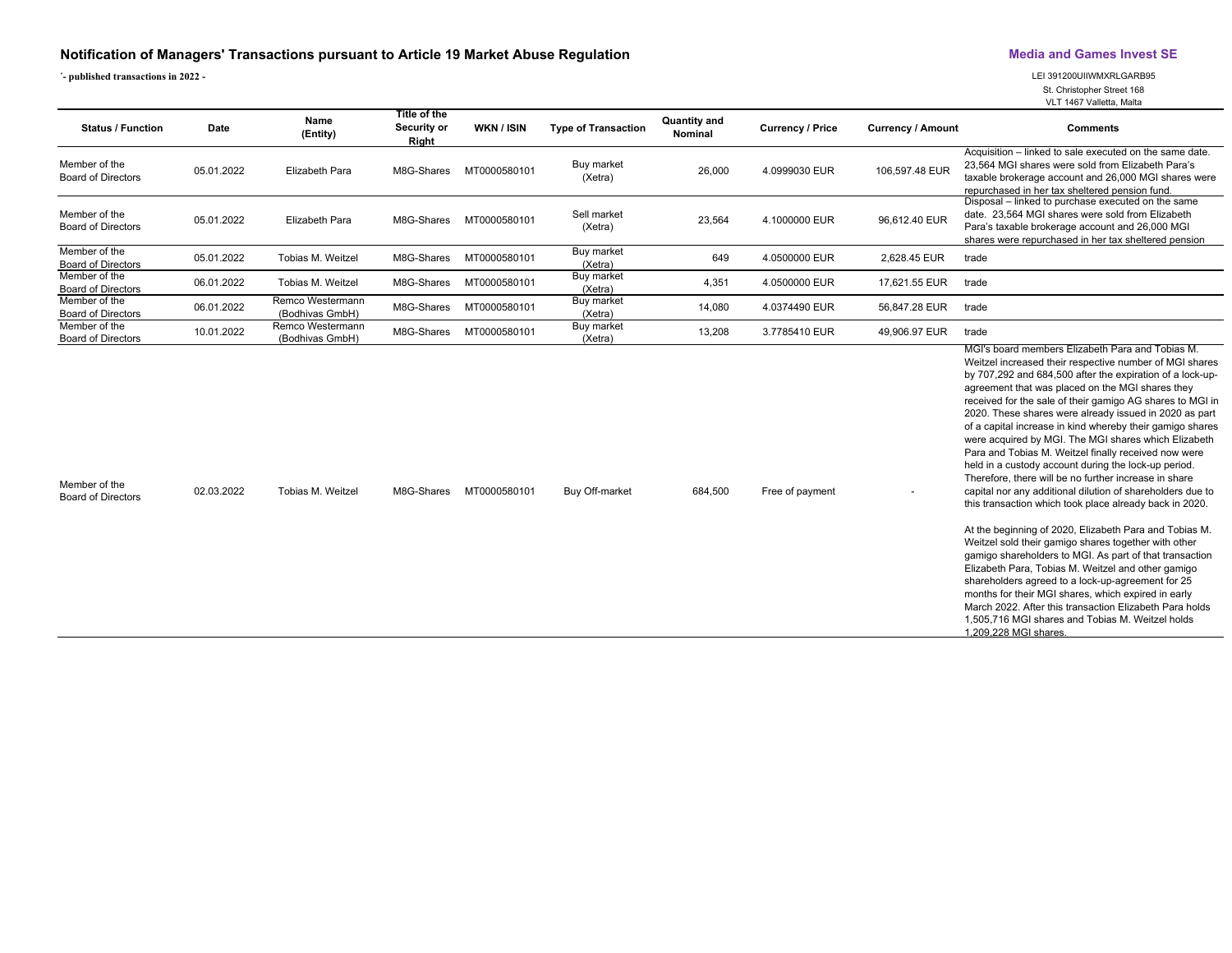| Member of the<br><b>Board of Directors</b> | 02.03.2022 | Elizabeth Para                      | M8G-Shares | MT0000580101            | Buy Off-market  | 707,292   | Free of payment | MGI's board members Elizabeth Para and Tobias M.<br>Weitzel increased their respective number of MGI shares<br>by 707,292 and 684,500 after the expiration of a lock-up-<br>agreement that was placed on the MGI shares they<br>received for the sale of their gamigo AG shares to MGI in<br>2020. These shares were already issued in 2020 as part<br>of a capital increase in kind whereby their gamigo shares<br>were acquired by MGI. The MGI shares which Elizabeth<br>Para and Tobias M. Weitzel finally received now were<br>held in a custody account during the lock-up period.<br>Therefore, there will be no further increase in share<br>capital nor any additional dilution of shareholders due to<br>this transaction which took place already back in 2020.<br>At the beginning of 2020, Elizabeth Para and Tobias M.<br>Weitzel sold their gamigo shares together with other<br>gamigo shareholders to MGI. As part of that transaction<br>Elizabeth Para, Tobias M. Weitzel and other gamigo<br>shareholders agreed to a lock-up-agreement for 25<br>months for their MGI shares, which expired in early<br>March 2022. After this transaction Elizabeth Para holds<br>1,505,716 MGI shares and Tobias M. Weitzel holds<br>1,209,228 MGI shares. |
|--------------------------------------------|------------|-------------------------------------|------------|-------------------------|-----------------|-----------|-----------------|-------------------------------------------------------------------------------------------------------------------------------------------------------------------------------------------------------------------------------------------------------------------------------------------------------------------------------------------------------------------------------------------------------------------------------------------------------------------------------------------------------------------------------------------------------------------------------------------------------------------------------------------------------------------------------------------------------------------------------------------------------------------------------------------------------------------------------------------------------------------------------------------------------------------------------------------------------------------------------------------------------------------------------------------------------------------------------------------------------------------------------------------------------------------------------------------------------------------------------------------------------------------|
| Member of the<br><b>Board of Directors</b> | 03.05.2022 | Remco Westermann<br>(Bodhivas GmbH) |            | M8G-Shares MT0000580101 | Sell Off-market | 3,269,378 |                 | Disposal of shares by virtue of a share lending<br>arrangement in relation to a new issuance of shares of<br>the<br>issuer, whereby Bodhivas has delivered the shares to the<br>investment bank to enable the investment bank to<br>deliver the shares to the investors subscribing for the<br>share issuance in satisfaction of the issuer's obligations<br>to<br>the investors (in order to facilitate and ensure prompt<br>settlement of the share issuance) while the new shares<br>(equal in number to the shares disposed of by Bodhivas)<br>are in the process of being dematerialised and issued.<br>Upon dematerialisation and issuance of the new shares,<br>the issuer shall redeliver the same to Bodhivas. The<br>share lending in connection with the new share issuance<br>will be executed in two tranches. This is the first<br>tranche.                                                                                                                                                                                                                                                                                                                                                                                                         |
| Member of the<br><b>Board of Directors</b> | 05.05.2022 | Remco Westermann<br>(Bodhivas GmbH) | M8G-Shares | MT0000580101            | Sell Off-market | 6,300,000 |                 | Disposal of shares by virtue of a share lending<br>arrangement in relation to a new issuance of shares of<br>the<br>issuer, whereby Bodhivas has delivered the shares to the<br>investment bank to enable the investment bank to<br>deliver the shares to the investors subscribing for the<br>share issuance in satisfaction of the issuer's obligations<br>to<br>the investors (in order to facilitate and ensure prompt<br>settlement of the share issuance) while the new shares<br>(equal in number to the shares disposed of by Bodhivas)<br>are in the process of being dematerialised and issued.<br>Upon dematerialisation and issuance of the new shares,<br>the issuer shall redeliver the same to Bodhivas. The<br>share lending in connection with the new share issuance<br>will be executed in two tranches. This is the second<br>tranche.                                                                                                                                                                                                                                                                                                                                                                                                        |